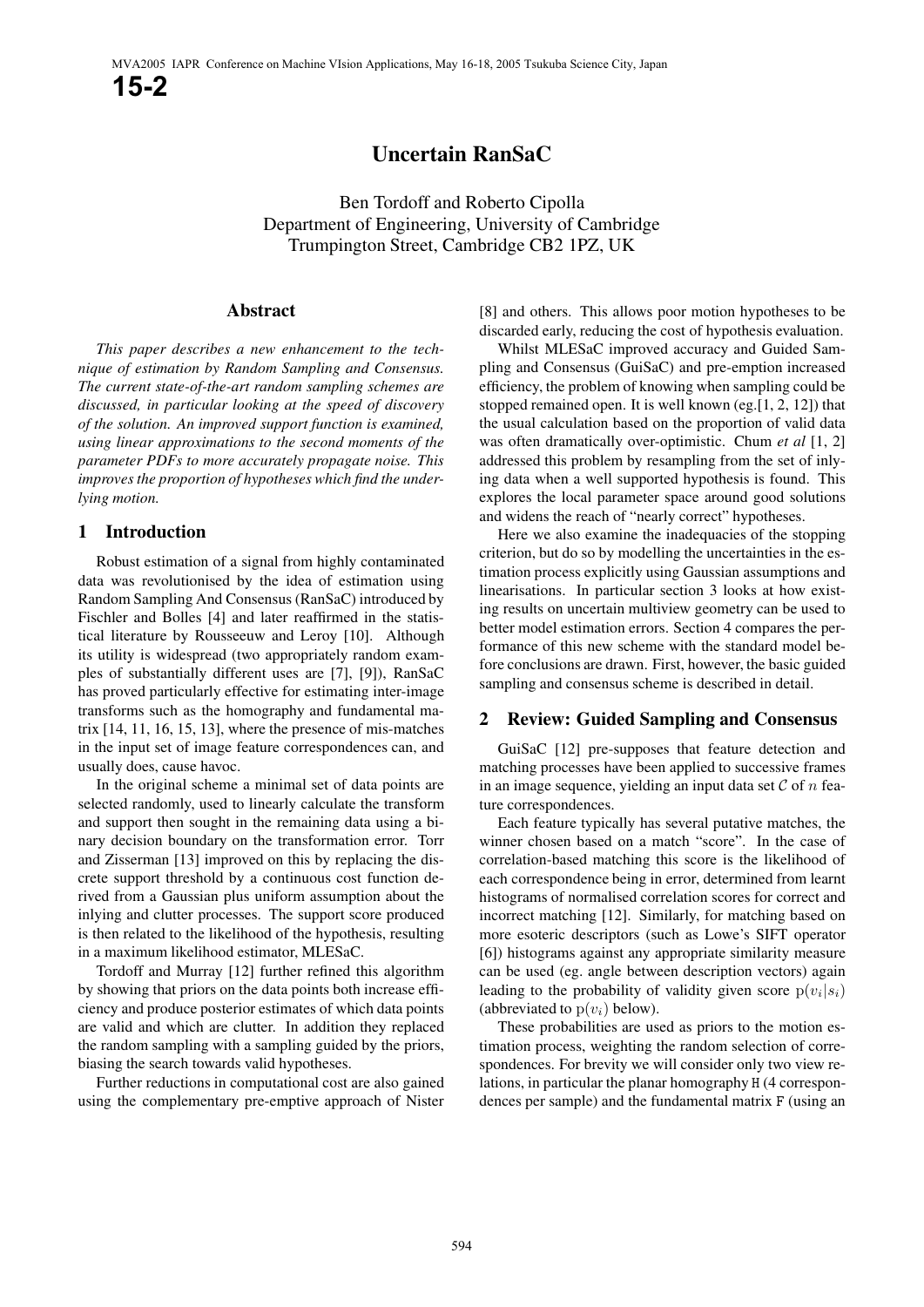8 correspondence method).

Each motion hypothesis  $M_h$  is scored according to how well it predicts the observed correspondences. If a correspondence is clutter (with probability  $1 - p(v_i)$ ) its error under the hypothesised motion,  $r_{hi}$ , is assumed uniform. If, however, it supports the motion it should be correctly mapped up to Gaussian noise in the image measurements. This gives a likelihood which is a Gaussian plus Uniform mixture:

$$
p(r_{hi}|M_h) = \left[\frac{e^{-r_{hi}^2/2\sigma^2}}{(2\pi\sigma^2)^{d/2}}\right]p(v_i) + \left[\frac{1}{A_i}\right](1-p(v_i)), \quad (1)
$$

where  $\sigma$  is the measurement uncertainty (image noise),  $A_i$ is the search area (often the same for all features) and  $d$ the dimensionality of the error — 1D for the fundamental matrix and 2D for homographies. Making an assumption of independence, the overall probability of the correspondence set given the motion hypothesis is

$$
p(C|M_h) = p(R_h|M_h) = \prod_{i=1}^n p(r_{hi}|M_h) ,
$$

and maximising this over many samples eventually yields a maximum likelihood estimate of the motion. Posterior estimates of each correspondence's validity,  $p(v_i|M_h, s_i)$ , are also produced and can be used to weight a subsequent linear or nonlinear estimation.

#### **2.1 Stopping criterion**

Summing the posterior validity likelihoods of the correspondences gives an estimate of the expected proportion of valid matches  $E(\alpha) \approx \frac{1}{n} \sum_{i}^{n} p(v_i|M_h, s_i)$  and the proportion from the best motion hypothesis is used to estimate the confidence that at least one sample has contained no clutter

$$
p(M_c) = 1 - (1 - E(\alpha)^m)^I , \qquad (2)
$$

where  $m$  is the sample size and  $I$  the number of samples taken so far. Sampling can therefore be stopped once the confidence has risen to a suitable level (eg. 99%).

An example pair of images and the inliers  $(p(v_i|M_h, s_i) > 50\%)$  and outliers when GuiSaC'ing for a planar homography are shown in figure 1. For these images the total number of valid correspondences has been manually determined. Running GuiSaC for many thousands of iterations, figure 2 shows the proportion of the valid set discovered against the proportion of trials able to find them. In this case the expected proportion of valid hypotheses is approximately  $\alpha^m = 0.5\%$ , but the RanSaC curve suggests that only  $0.33\%$  find half or more of the inliers. This is alleviated by guiding the sampling so that more valid hypotheses are tried, but many valid hypotheses still fail to find many of the inliers. This is for two reasons:

1. **ill-conditioning** — even valid correspondences sometimes badly constrain the motion



Figure 1. GuiSaC at work on an image pair related by a homography. The correspondences are separated into inliers (left) and outliers (right) using their posterior probability of belonging to the best motion hypothesis.



Figure 2. The proportion of inliers found by each motion hypothesis gives an indication of the performance of the algorithms. The stopping condition predicts that around 1 in 200 hypotheses will be valid, but in these trials only 1 in 300 fi nds half or more of the inlier set.

2. **noise** — the motion is hypothesised from noisy measurements and is therefore noisy.

These obstacles can both be better understood by estimating the uncertainty in the motion parameters.

## **3 Uncertain motion estimation**

The two view relations considered here (homography and fundamental matrix) can both be estimated as the null vector of a symmetric measurement matrix. For a motion with parameter vector t we build the system

$$
\mathbf{t}^\top \mathbf{A}^\top \mathbf{A} \mathbf{t} = \mathbf{0}
$$

such that  $\mathbf{t} \approx \mathbf{u}_0$ , the eigenvector of  $M = A^{\top} A$  corresponding to the smallest eigenvalue  $\lambda_0$  (= 0 when a minimal set of data is used). The remaining eigenvectors describe the relationship between perturbations of the measurement matrix and the estimated transform (see eg. [5]),

$$
\delta {\bf u}_0 \approx \sum_{i=1}^n \frac{{\bf u}_i {\bf u}_i^\top}{\lambda_0 - \lambda_i} \delta {\tt Mu}_0 = {\tt J} \delta {\tt Mu}_0 \enspace ,
$$

The covariance of  $\mathbf{u}_0$ , and hence of the transform parameters is calculated as

$$
C_T = E \left[ \boldsymbol{\delta u}_0 \boldsymbol{\delta u}_0^\top \right] = E \left[ J \boldsymbol{\delta M u}_0 \boldsymbol{u}_0^\top \boldsymbol{\delta M}^\top \boldsymbol{J}^\top \right] = J E \left[ A^\top \boldsymbol{\delta A u}_0 \boldsymbol{u}_0^\top \boldsymbol{\delta A}^\top \boldsymbol{A} \right] \boldsymbol{J}^\top .
$$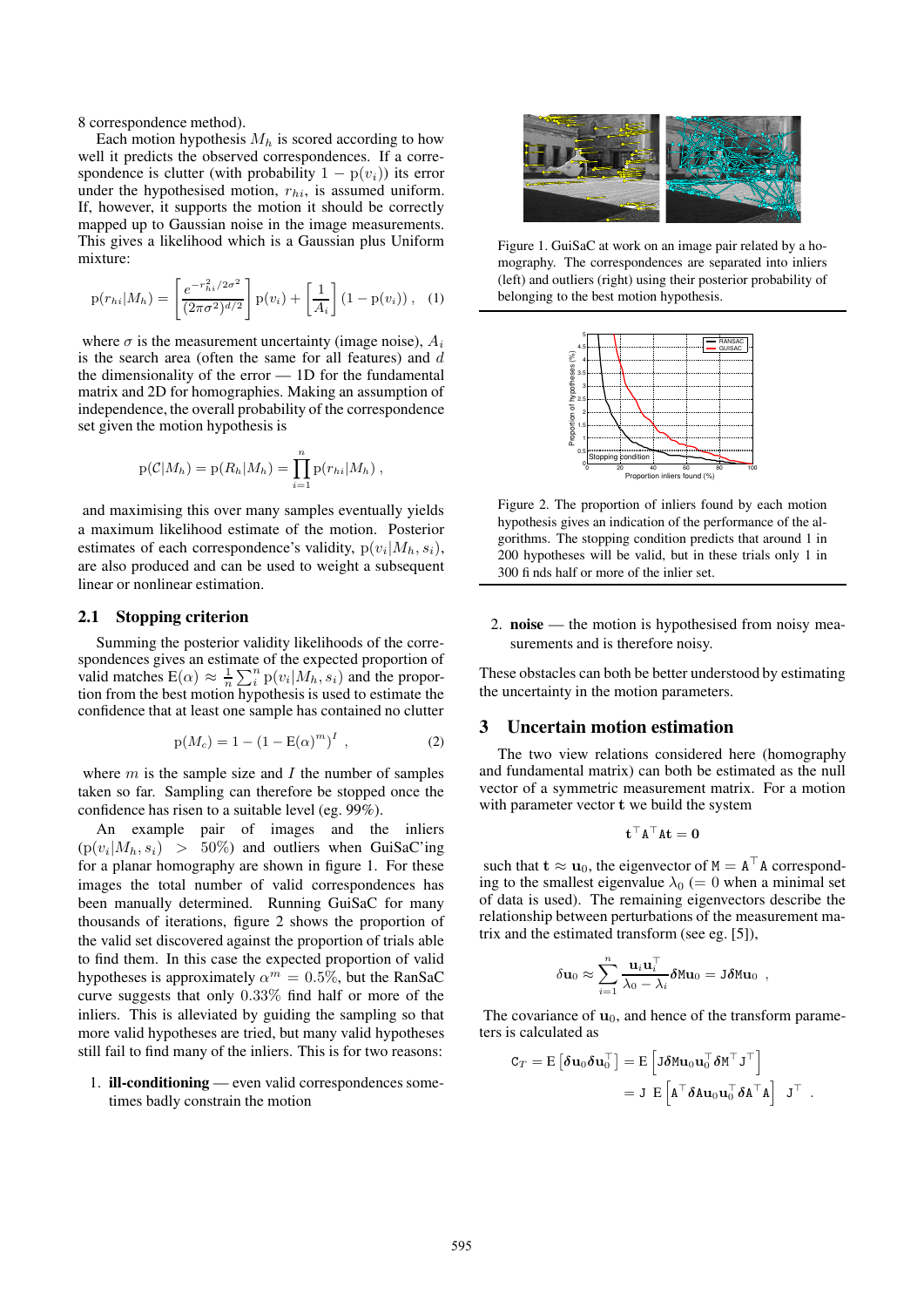where  $\delta M \approx \delta A^T A + A^T \delta A$ . If the noise on each feature is assumed independent, and each correspondence gives  $m$ rows of A, then some rearrangement gives the contribution from each feature to be

$$
\mathtt{C}_{T_i} = \mathtt{JC}_{A_i} \mathtt{J}^\top \quad \text{with} \quad \mathtt{C}_{A_i} = \sum_{j=1}^m \sum_{k=1}^m (\mathbf{a}_j \mathbf{a}_k^\top) \mathbf{u}_0^\top \mathtt{E} [\delta \mathbf{a}_j \delta \mathbf{a}_k^\top] \mathbf{u}_0 \enspace ,
$$

and the total covariance of the transform is estimated from N correspondences as  $C_T = \sum_{i=1}^{N} C_{T_i}$ . The uncertainty in the error  $r_i$  now arises from three sources:

- 1. Measurement uncertainty in image  $1, C_{\mathbf{X}}$
- 2. Uncertainty in the estimated transform,  $C_T$
- 3. Measurement uncertainty in image 2,  $C_{\mathbf{x}'}$

Assuming image noise is isotropic and Gaussian, the homogeneous covariances are  $C_{\mathbf{X}} = diag(\sigma^2, \sigma^2, 0)$  and  $C_{\mathbf{x}'} = \text{diag}(\sigma'^2, \sigma'^2, 0)$ , and the expressions for  $C_{A_i}$  can be simplified as follows.

#### **3.1 Fundamental matrix**

Each correspondence produces a single row for the measurement matrix A

$$
\mathbf{a}^{\top} = \begin{pmatrix} \mathbf{x}^{\top} x' & \mathbf{x}^{\top} y' & \mathbf{x}^{\top} \end{pmatrix} \text{ where } \mathbf{x} = (x, y, 1)^{\top}.
$$

Assuming isotropic Gaussian noise of variance  $\sigma^2$  in image 1 and  $\sigma'^2$  in image 2,

$$
C_{A_i} = \gamma \mathbf{aa}^\top
$$
  
where  $\gamma = \sigma^2 [(x' f_1 + y' f_4 + f_7)^2 + (x' f_2 + y' f_5 + f_8)^2]$   
 $+ \sigma'^2 [(x f_1 + y f_2 + f_3)^2 + (x f_4 + y f_5 + f_6)^2]$ .

The total covariance of the epipolar line l is then

$$
\mathtt{C}_l=\mathtt{FC_XF}^\top+\mathtt{BC}_T\mathtt{B}^\top\qquad\text{where}\qquad \mathtt{B}=\begin{bmatrix} \mathtt{x}^\top&\mathtt{0}_3&\mathtt{0}_3\\ \mathtt{0}_3&\mathtt{x}^\top&\mathtt{0}_3\\ \mathtt{0}_3&\mathtt{0}_3&\mathtt{x}^\top \end{bmatrix}\enspace,
$$

and both the line and its covariance are then normalised such that the distance  $d = \mathbf{l}^\top \mathbf{x}'$ . Adding the covariance of the target point  $C_{\mathbf{x}'}$ , the distance of the point from the line has uncertainty

$$
\sigma_d^2 = \mathbf{1}^\top \mathbf{C}_{\mathbf{X}'} \mathbf{1} + \mathbf{x}^\top \mathbf{C}_l \mathbf{x}.
$$

#### **3.2 Homography**

For a homography [3], each feature correspondence provides three rows<sup>1</sup> to the measurement matrix

$$
\begin{pmatrix} \mathbf{a}_x^\top \\ \mathbf{a}_y^\top \\ \mathbf{a}_z^\top \end{pmatrix} = \begin{pmatrix} \mathbf{0}_3 & -\mathbf{x}^\top & y'\mathbf{x}^\top \\ \mathbf{x}^\top & \mathbf{0}_3 & -x'\mathbf{x}^\top \\ -y'\mathbf{x}^\top & x'\mathbf{x}^\top & \mathbf{0}_3 \end{pmatrix} ,
$$



Figure 3. Examples of the covariances in image 2, for inliers to two motion hypotheses. Even for good hypotheses such as these using the full uncertainty fi nds more inliers than would otherwise be detected.

with  $\mathbf{x} = (x, y, 1)^\top$ . Again, assuming independent Gaussian noise:

$$
\begin{aligned} \mathtt{C}_{A_i} = \gamma_{xx}(\mathbf{a}_x \mathbf{a}_x^\top) + \gamma_{yy}(\mathbf{a}_y \mathbf{a}_y^\top) + \gamma_{zz}(\mathbf{a}_z \mathbf{a}_z^\top) - \gamma_{xy}(\mathbf{a}_x \mathbf{a}_y^\top + \mathbf{a}_y \mathbf{a}_x^\top) \\ &- \gamma_{xz}(\mathbf{a}_x \mathbf{a}_x^\top + \mathbf{a}_z \mathbf{a}_x^\top) - \gamma_{yz}(\mathbf{a}_y \mathbf{a}_z^\top + \mathbf{a}_z \mathbf{a}_y^\top) \end{aligned}
$$

where

$$
\gamma_{xx} = \sigma^2 \left\{ (h_4 - h_7 y')^2 + (h_5 - h_8 y')^2 \right\} + \sigma'^2 \left\{ (h_7 x + h_8 y + h_9)^2 \right\}
$$
  
\n
$$
\gamma_{xy} = \sigma^2 \left\{ (h_1 - h_7 x') (h_4 - h_7 y') + (h_2 - h_8 x') (h_5 - h_8 y') \right\}
$$
  
\n
$$
\gamma_{yy} = \sigma^2 \left\{ (h_2 - h_8 x')^2 + (h_1 - h_7 x')^2 \right\} + \sigma'^2 \left\{ (h_7 x + h_8 y + h_9)^2 \right\}
$$
  
\n
$$
\gamma_{xz} = \sigma^2 \left\{ (h_4 x' - h_1 y') (h_4 - h_7 y') + (h_5 x' - h_2 y') (h_5 - h_8 y') \right\}
$$
  
\n
$$
+ \sigma'^2 \left\{ (h_1 x + h_2 y + h_3) (h_7 x + h_8 y + h_9) \right\}
$$
  
\n
$$
\gamma_{yz} = \sigma^2 \left\{ (h_4 x' - h_1 y') (h_7 x' - h_1) + (h_5 x' - h_2 y') (h_8 x' - h_2) \right\}
$$
  
\n
$$
+ \sigma'^2 \left\{ (h_4 x + h_5 y + h_6) (h_7 x + h_8 y + h_9) \right\}
$$
  
\n
$$
\gamma_{zz} = \sigma^2 \left\{ (h_1 y' - h_4 x')^2 + (h_2 y' - h_5 x')^2 \right\}
$$
  
\n
$$
+ \sigma'^2 \left\{ (h_1 x + h_2 y + h_3)^2 + (h_4 x + h_5 y + h_6)^2 \right\}.
$$

The homogeneous covariance of the transferred point is

$$
\mathtt{C} \approx \mathtt{HC}_{x1} \mathtt{H}^\top + \mathtt{BC}_T \mathtt{B}^\top
$$

with B as above. This is then linearised around the transferred point  $(\hat{x}, \hat{y}, \hat{w})^{\top} = Hx$  and the covariance in the second image added

$$
\tilde{\mathbf{C}} = \mathbf{PCP}^{\top} + \begin{bmatrix} \sigma'^2 & 0 \\ 0 & \sigma'^2 \end{bmatrix} \quad \text{where} \quad \mathbf{P} = \frac{1}{\hat{w}^2} \begin{bmatrix} \hat{w} & 0 & -\hat{x} \\ 0 & \hat{w} & -\hat{y} \end{bmatrix}.
$$

#### **4 Uncertain RanSaC**

We can now use these more detailed covariances in the Gaussian which represents the inlier likelihood in eqn. 1. Example covariances are shown in figure 3.

To analyse the benefits of this approach, we consider not just the number of inliers found, but whether these inliers are sufficient to accurately determine the motion. To evaluate this, each hypothesis is optimised using all discovered inliers, and the RMS error in the optimised motion parameters (elements of H or F) measured.

For the image pair of figure 1, histograms of the motion error for valid hypotheses (ie. those containing only valid

<sup>&</sup>lt;sup>1</sup>Note that  $\mathbf{a}_z = -x'\mathbf{a}_x - y'\mathbf{a}_y$  and the three rows only provide two constraints. For all normal geometries the third row and all terms involving it may be safely ignored, but are included here for completeness.